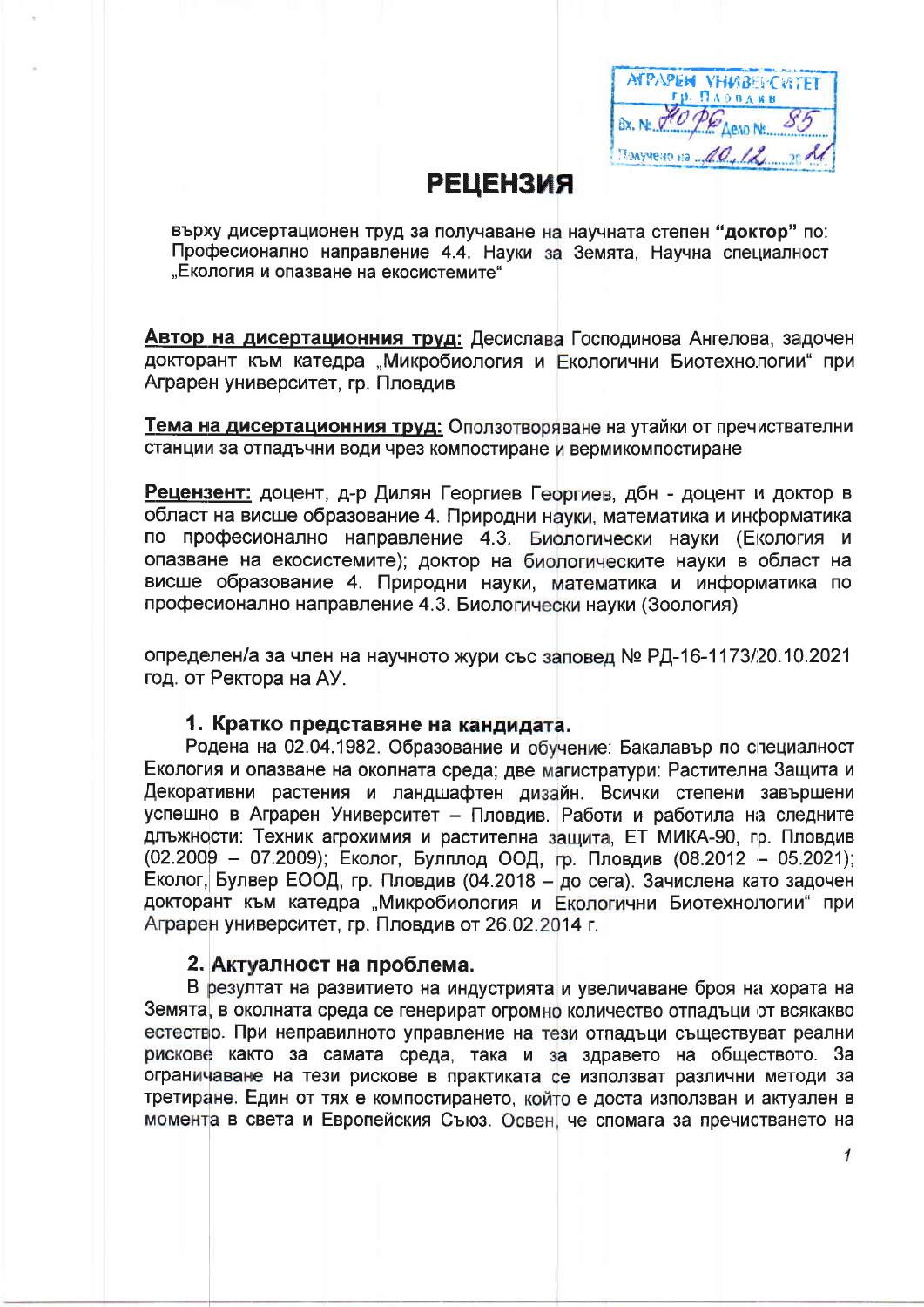отпадъци. компостирането играе N важна роля селскостопанското  $\mathbf{B}$ производство. Тематиката на дисертацията е актуална и спомага разширяването на нашите познания в тази област на науката и практиката.

### 3. Цел, задачи, хипотези и методи на изследване.

Дисертационният труд е написан на 273 страници и съдържа 38 таблици и 97 фигури. Това е впечатляващ, значителен обем.

Целта на дисертационния труд е поставена адекватно и е реално изпълнима: "Оптимизиране на оползотворяването на утайки от градски пречиствателни станции за отпадъчни води чрез компостиране и вермикрмпостиране и превръщането им в продукт полезен за селското стопанство и околната среда." Задачите (четири на брой), поставени за изпълнението на тази цел са правилно подбрани и хронологично подредени.

Хипотезата на труда е правилно формулирана и след това развита в главата представяща резултатите на проучването. Докторантката  $\epsilon$ запозната с проблематиката и е подбрала адекватни методики за изследване.

Методиката на работата е канкретна и правилна. Приложена е акуратно и за това са постигнати съответните множество и значими резултати. Залагани са опити с растителни тест-обекти, натрупано е голямо количество сурови данни, които са адекватно и точно анализирани чрез математически и статистически методи.

# 4. Онагледеност и представяне на получените резултати.

Оценявам високо оригиналните резултати на дисертационния труд, които допринасят значително за опознаването и прилагането на компостирането и вермикомпостирането при пречистване на утайки от пречиствателни станции за отпадъчни води. Резултатите са добре подредени в работата, като са онагледени с множество фигури и таблици. Количеството и качеството им е достатъчно за подобен тип дисертационен труд.

Преценям резултатите като напълно достатъчни за един дисертационен труд по професионално направление 4.4. Науки за Земята, Научна специалност "Екология и опазване на екосистемите".

# 5. Обсъждане на резултатите и използвана литература.

Обсъждането на получените резултати е направено в два основни аспекта сравняване с вече известни, публикувани материали и надграждане върху тях. Дискутирани са различията и сходствата на получените резултати и тези в литературните източници.

Глава "Литература" включва 481 източника, от които 9 на кирилица и 472 на латиница. Това е значителен брой информация, с която докторантката е работила и анализирала. Показва отличната и запознатост със съответната проблематика.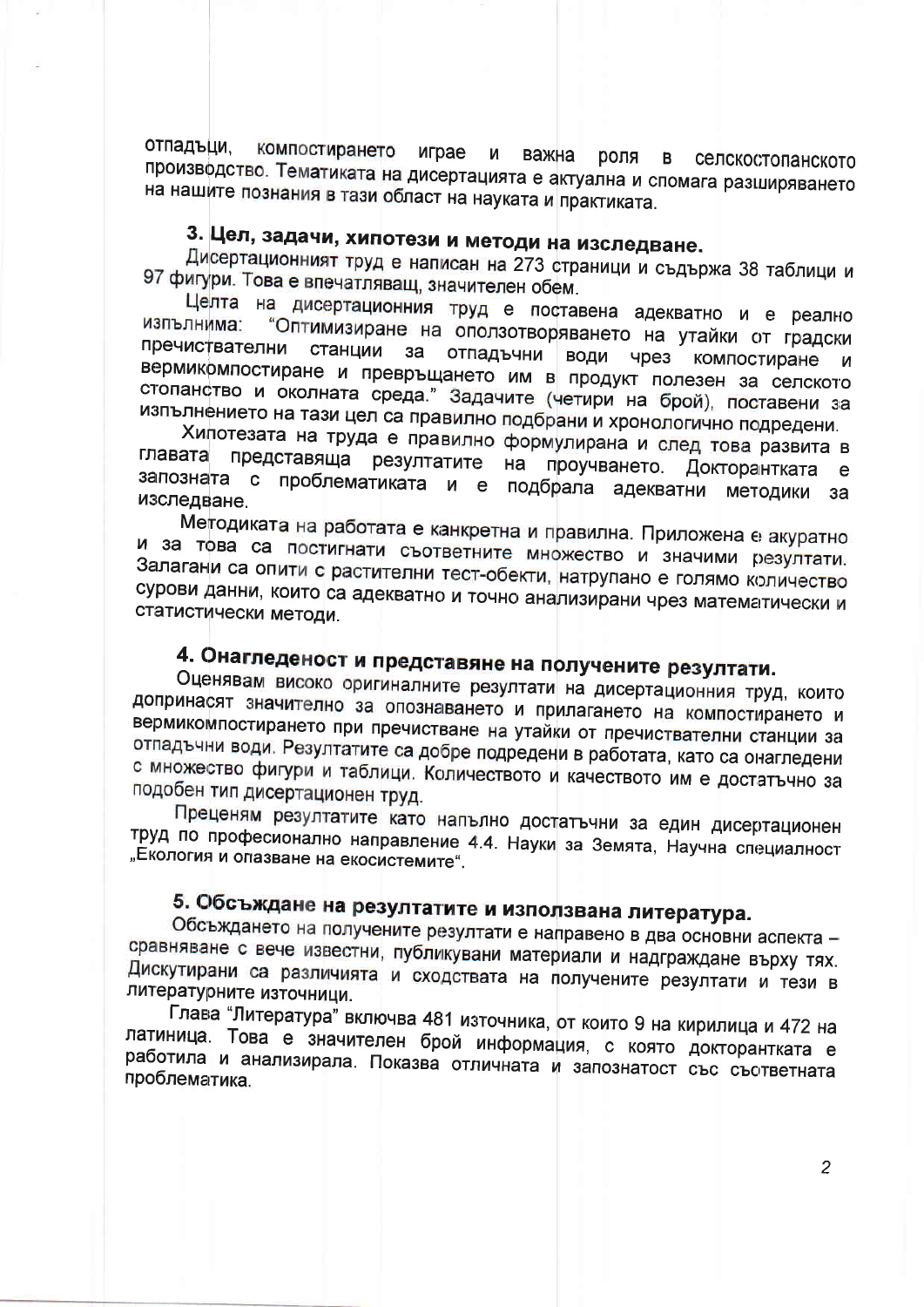#### 6. Приноси на дисертационния труд.

Приносите на дисертацията са седем на брой: четири научни и три научноприложни.

#### Научни приноси

Оценям високо приносите на дисертацията, които са оригинални и са в областта на опазването на околната среда и земеделското стопанство. За пръв път са приложени подходи и методики, други са адаптирани към съответната ситуация:

1. За първи път в България се направи комплексно проучване на третирането на утайка от ПСОВ чрез компостиране и вермикомпостиране.

2. Изготвени са модели за оползотворяване на утайки от ПСОВ в земеделието, озеленителните дейности и за рекултивация на нарушени терени.

3. Установен е подход за намаляване на концентрацията на тежките метали произлизащи от утайката от ПСОВ при съвместно третиране, така че да се получи краен продукт отговарящ на изискванията заложени в Наредбата за разделно събиране на биоотпадъците и третиране на биоразградимите отпадъци от 2017 г.

4. Установен е начин за намаляване загубата на органогенни елементи в крайните продукти посредством връщане на инфилтрата в системата чрез оросяване, при утайки с ниско съдържание на тежки метали.

#### Научно-приложни приноси

Също както и научните приноси, и този тип приноси на дисертацията акцентират върху нейната важност и значимост. Отново, адаптиране на методики и прилагане на нови подходи, разработване на технологии:

1. Извършено е подобрение в технологията на вермикомпостиране, като вместо т. нар. легла се приложиха използването на компостери.

2. Нагледно е демонстрирано действието на принципите на кръговата икономика чрез рециклирането на отпадъци от производството и превръщането им в крайни продукти компост и вермикомпост приложени в земеделието.

3. Разработената технология за рециклиране на утайки от ПСОВ се приложи съвместно с ВиК-Пловдив на мястото на образуване в ПСОВ-Хисаря, ПСОВ-Сопот и ПСОВ-Карлово. В резултат на това компостираната утайка възлиза на около 1050 t годишно, а получените in-situ вермикомпости покриват изискванията за продукт компост заложени в Наредбата за разделно събиране на биоотпадъците и третиране на биоразградимите отпадъци от 2017 г. и се използват като качествен комплексен тор за поддържане на зелените площи.

#### 7. Критични бележки и въпроси.

Нямам критични бележки и въпроси към докторантката.